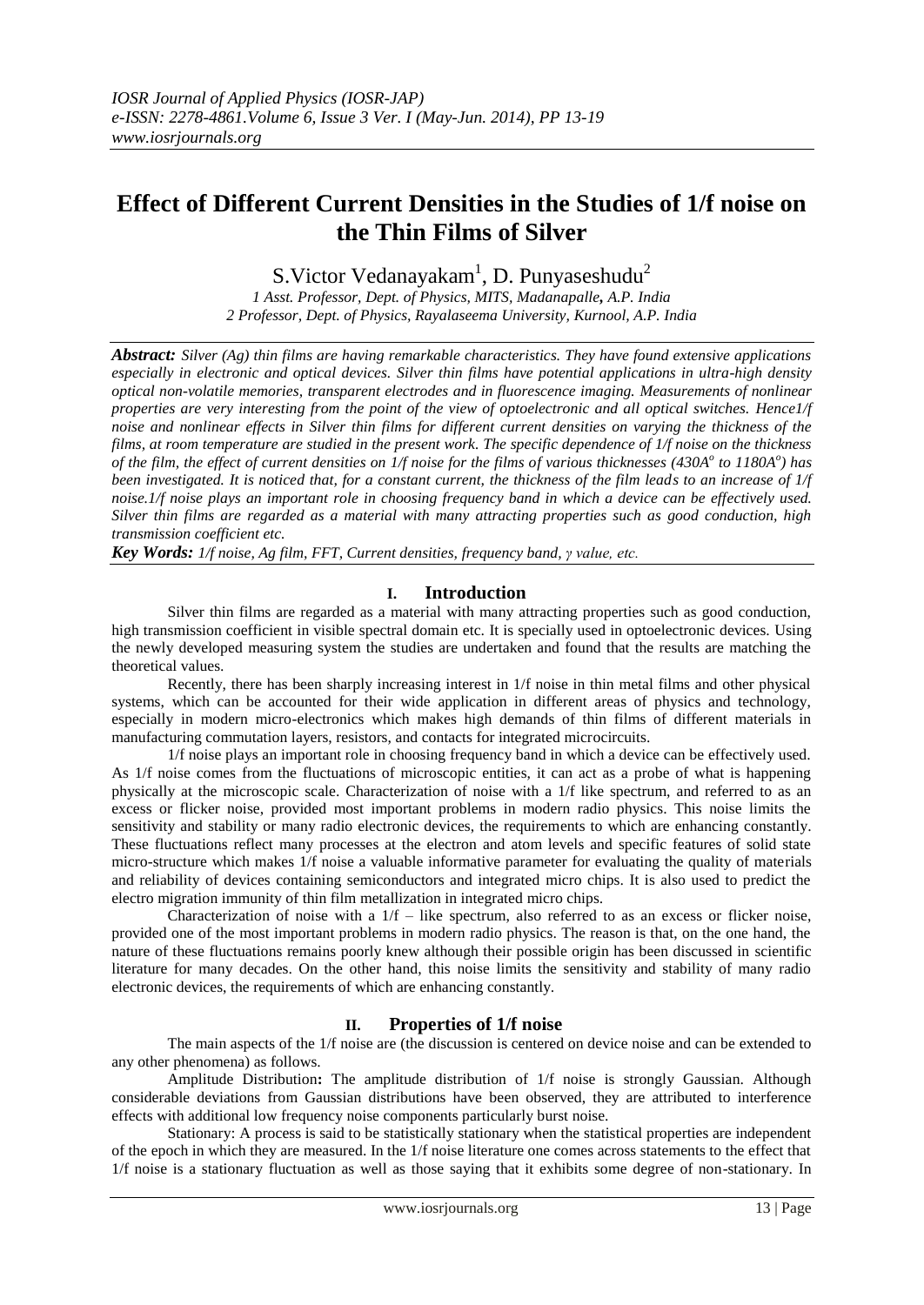order to clarify the situation, two kinds of noises namely the band limited 1/f noise and low pass filtered 1/f noise have to be studied. The band limited 1/f noise is that for which the power spectral density is defined only for any frequency between the upper and lower angular frequencies of the pass band considered.

Power Spectral Density: The shape of the power spectral density is of the f<sup>-1</sup>type with lying between 0.8 And 1.4. This spectral shape has been observed over a wide range of frequencies form  $10^8$ Hz to  $10^6$ Hz or higher Current Dependence**:** In homogenous conducting materials, it has been verified that there is a current squared  $(I^2)$  dependence of noise, which led to the belief that  $1/f$  noise originates from fluctuations in conductivity. However, in junction devices such as diodes and transistors, the current spectral density is observed to be proportional to I<sup>γ</sup> with  $\gamma$  between 1 and 2.

 Silver (Ag) thin films are regarded as a material with many attracting properties such as large energy band gap, good conducting film and high transmission coefficient in visible spectral domain. In recent years, researchers have focused on Ag due to its applications, especially in the field of optoelectronic devices such as solar cells, Phototransistors and diodes, transparent electrodes, gas sensors, etc. These applications of Ag are based on its specific optical and electrical properties. For example, Ag films show a high ohmic conductivity. In this paper the results of investigations are made on Ag films. The 1/f noise characterization on film thickness, variation of the current densities is made on Ag thin films of thickness  $430A^0$ ,  $670A^0$ ,  $880A^0$  and  $1180A^0$ .

## **III. 1/f Noise and non-linear studies in Ag Thin Films**

Each device under selected biased condition has its own record in the form of digital data file (which is not provided). When plotted directly they look alike, the differences in magnitudes can be noticed but quantitative measurements can"t be made. The spectral power density records are obtained using the digital data records as inputs to the MATLAB programs. These FFT records have the unique signatures of noise produced by the device under test, abbreviated as DUT. These observations are of prime significance, containing crucial information regarding the electrical behavior associated with DUT if analyzed using MATLAB programs.

The raw noise records for different components under the present study are shown in the following figures. These plots represent the noise recorded for one individual device. On observation, the noise recordings look alike on first perusal. Nothing seems to be differentiated between any two plots except the noise magnitudes are different.

The noise patterns similar to shown in Fig.1 represent 8-bit pulse code amplitude for Ag film of thickness  $430A<sup>0</sup>$ . The observation is of prime significance, containing crucial information regarding the electrical behavior associated with DUT if analyzed using the software. The simplest way of translating the noise data into spectral power density form is known as FFT transform of the noise input. The noise patterns shown in Fig. 2 represent the variation of magnitude of FFT with the frequency for different current densities. All graphs are plotted in the standard format of log f verses log (spectral power density), after passing the data through the elliptical filter. The elliptical filters are found to be quite suitable for measurements that are recorded randomly. Notch filters were also used in the software to eliminate the stray ac interference.

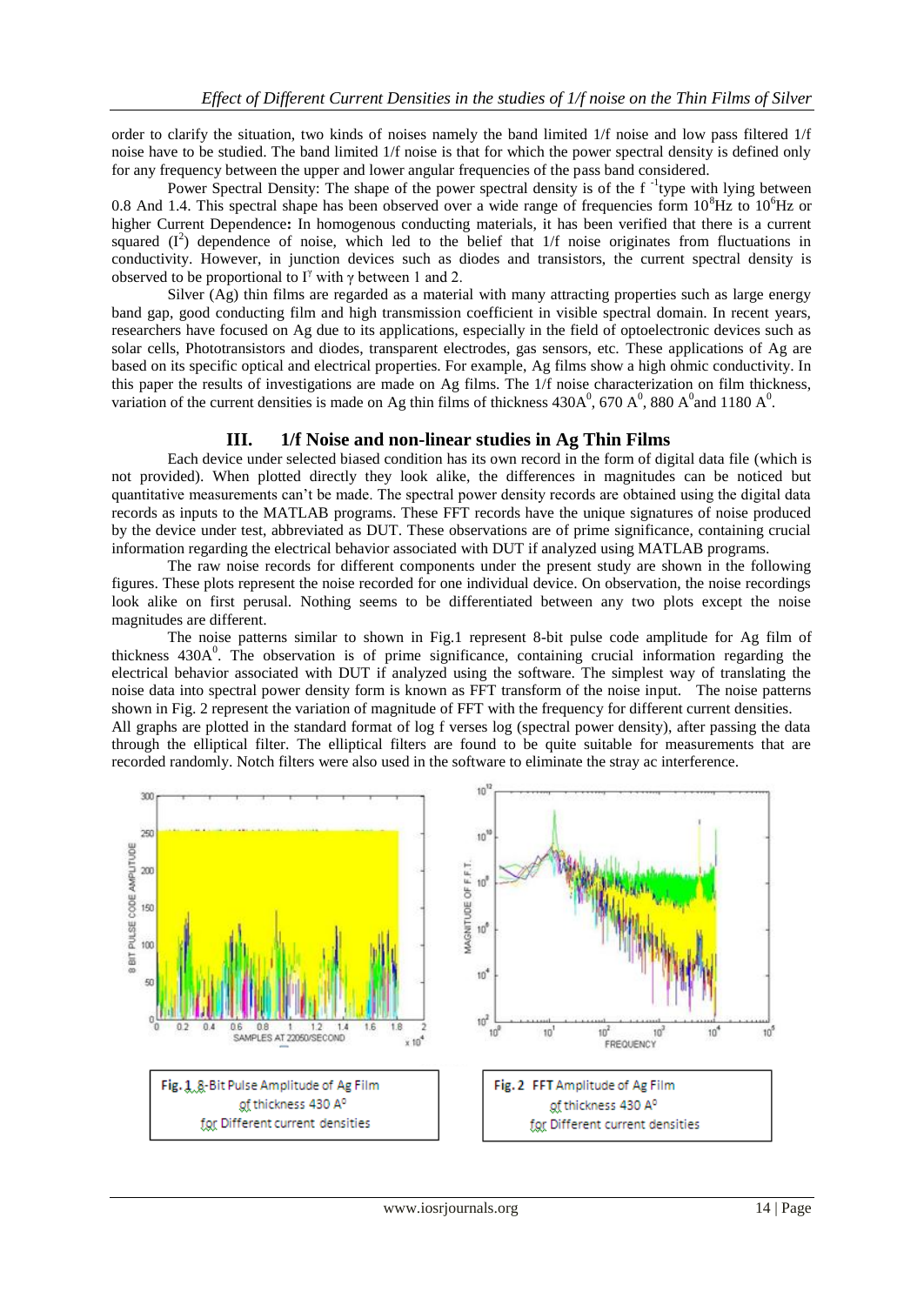These graphs convey better information when they are compared for different films of for different conditions for the same DUT. Plotting them on the same graphical presentation compares two or more plots. This is equivalent to superimposing multiple graphs presented on similar scales. To visualize the difference, the graphs are plotted using different colors. A legend to each graph is added for easy explanation. In the present work 1/f noise dependence on different conditions is studied. The 1/f noise plots are carefully compared to achieve the objectivity of 1/f noise studies.

Fig.3.1 is a plot for Silver film of thickness 430  $A^0$  for five current densities. The theoretical estimates predict  $\gamma = -1$ , while the observed values of  $-\gamma$  are 0.555, 0.552, 0.554, 0.558 and 0.550 at current densities  $(Acm<sup>2</sup>)$  3192, 2612, 2210, 2150 and 2018 respectively, with an average value of 553.8. According the estimated error of  $\pm 2\%$ , the observed values of  $\gamma$  are constant for the three current densities. On increasing the current density, the power  $\gamma$  tends to increase for devices and thin films.

1/f noise in Silver thin films of 660 A<sup>0</sup>, 880 A<sup>0</sup> and 1130 A<sup>0</sup> thickness is presented in Fig 3.2, 3.3 and 3.4. The average γ values obtained from the study are -0.525.6, -0.515, and -0.560 respectively. The final results are discussed basing on the investigations that are made on number of samples of same thickness under same environment.

#### **Average slopes of various 1/f graphs**

**Fig 3.1: 1/f Noise in 430A<sup>0</sup> Silver Film at Different Current Densities A/cm<sup>2</sup>**

| Figure<br>number | Description                                                                | Color of<br>graph | Current<br>Density        | Average<br>slope |
|------------------|----------------------------------------------------------------------------|-------------------|---------------------------|------------------|
| Fig 3.1          | 430 $A^0$<br>Silver film<br><b>at</b><br>Different<br>current<br>densities | Magenta           | 3192<br>A/cm <sup>2</sup> | $-0.555$         |
|                  |                                                                            | Cyan              | 2612<br>A/cm <sup>2</sup> | $-0.552$         |
|                  |                                                                            | Red               | 2210<br>A/cm <sup>2</sup> | $-0.554$         |
|                  |                                                                            | Green             | 2150<br>A/cm <sup>2</sup> | $-0.558$         |
|                  |                                                                            | Blue              | 2018<br>A/cm <sup>2</sup> | $-0.550$         |

| 3192 A/cm2               |
|--------------------------|
| $2612$ A/cm <sup>2</sup> |
| 2210 A/cm2               |
| 2150 A/cm2               |
| 2018 A/cm2               |

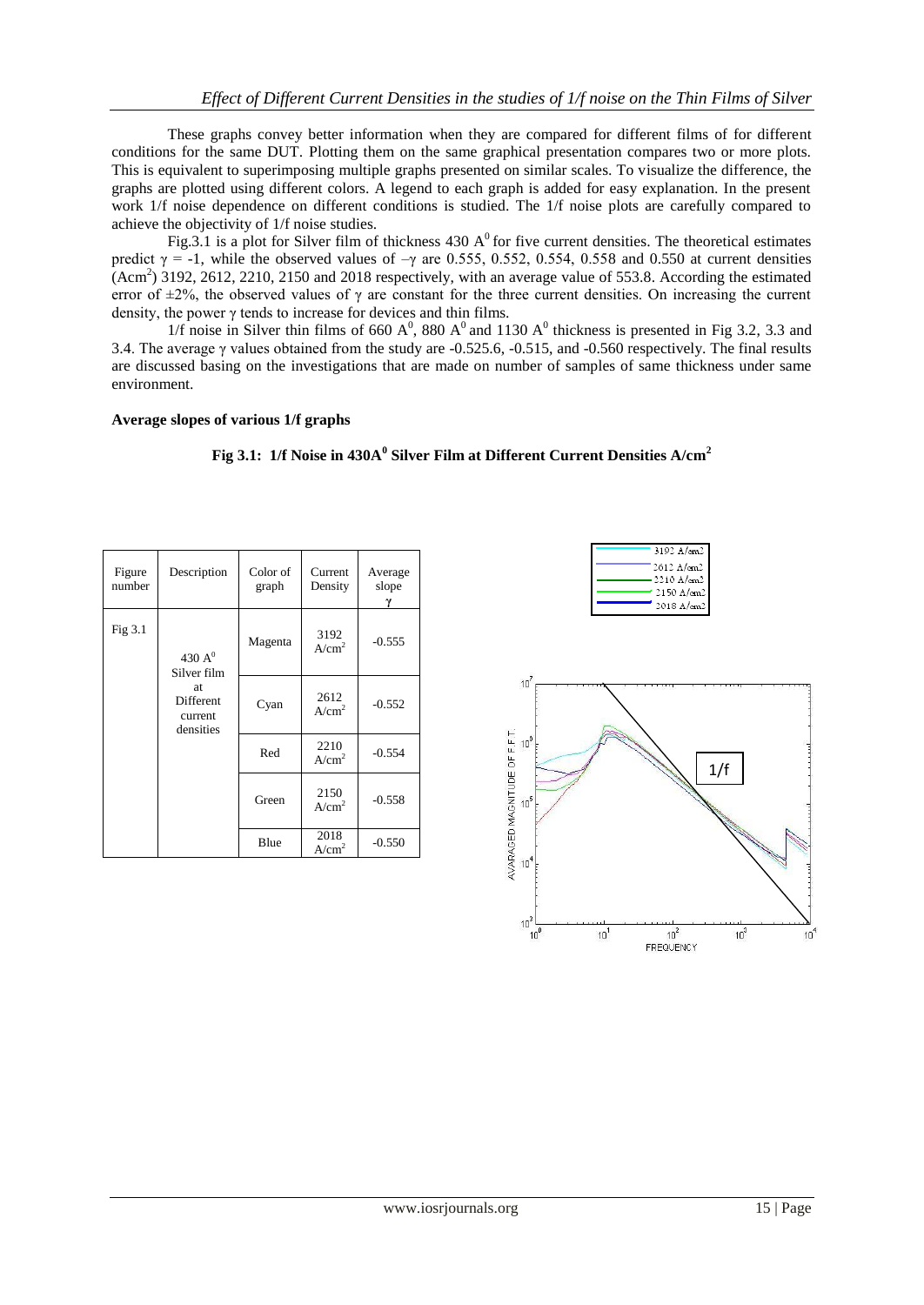| Figure<br>number                         | Description             | Color of<br>graph | Current<br>Density        | Average<br>slope |
|------------------------------------------|-------------------------|-------------------|---------------------------|------------------|
| Fig $3.2$                                | 660 $A0$<br>Silver film | Magenta           | 2610<br>A/cm <sup>2</sup> | $-0.525$         |
| at.<br>Different<br>current<br>densities |                         | Cyan              | 2325<br>A/cm <sup>2</sup> | $-0.523$         |
|                                          |                         | Red               | 2280<br>A/cm <sup>2</sup> | $-0.530$         |
|                                          |                         | Green             | 2115<br>A/cm <sup>2</sup> | $-0.528$         |
|                                          |                         | Blue              | 1980<br>A/cm <sup>2</sup> | $-0.522$         |

| Figure<br>Number | Descripti<br><sub>on</sub>                                         | Color of<br>graph | Current<br>Density        | Average<br>slope |
|------------------|--------------------------------------------------------------------|-------------------|---------------------------|------------------|
| Fig 3.3          | $880A^0$<br>Silver<br>film at<br>Different<br>current<br>densities | Magenta           | 2128<br>A/cm <sup>2</sup> | $-0.520$         |
|                  |                                                                    | Cyan              | 2015<br>A/cm <sup>2</sup> | $-0.515$         |
|                  |                                                                    | Red               | 1984<br>A/cm <sup>2</sup> | $-0.510$         |
|                  |                                                                    | Green             | 1741<br>A/cm <sup>2</sup> | $-0.522$         |
|                  |                                                                    | Blue              | 1630<br>A/cm <sup>2</sup> | $-0.508$         |



**Fig 3.3: 1/f Noise of 880A<sup>0</sup> Silver Film at Different Current Densities A/cm<sup>2</sup>**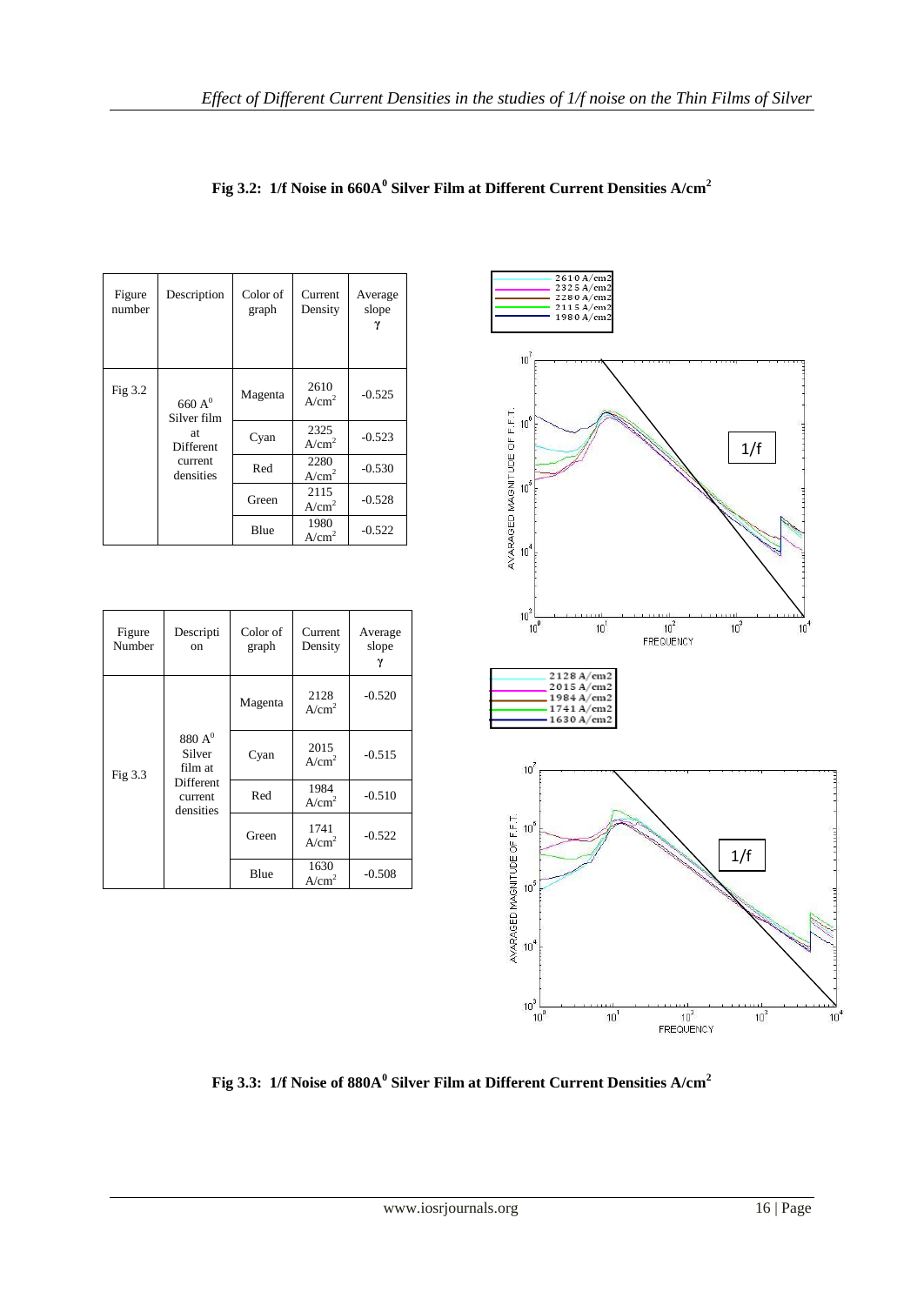| Figure<br>number | Description                                                   | Color of<br>graph | Current<br>Density        | Average<br>slope |
|------------------|---------------------------------------------------------------|-------------------|---------------------------|------------------|
| Fig $3.4$        | 1180 A <sup>0</sup><br>Silver film<br>at.<br><b>Different</b> | Magenta           | 1596<br>A/cm <sup>2</sup> | $-0.560$         |
|                  |                                                               | Cyan              | 1306<br>A/cm <sup>2</sup> | $-0.574$         |
|                  |                                                               | Red               | 1105<br>A/cm <sup>2</sup> | $-0.565$         |
|                  | current<br>densities                                          | Green             | 1044<br>A/cm <sup>2</sup> | $-0.563$         |
|                  |                                                               | Blue              | 984<br>A/cm <sup>2</sup>  | $-0.568$         |



**Fig 3.4:1/f Noise of 1180A<sup>0</sup> Silver Film at Different Current Densities A/cm<sup>2</sup>**

# **IV. Average slopes of various 1/f graphs at different currents in Silver films.**

| <b>Figure</b><br>number | <b>Description</b>                                | Color of<br>graph | <b>Thickness</b>    | Average<br>slope<br>γ |
|-------------------------|---------------------------------------------------|-------------------|---------------------|-----------------------|
|                         |                                                   | Magenta           | 1180 A <sup>0</sup> | $-0.542$              |
| Fig 4.1                 | 20mA through Silver films of different thickness. | Cyan              | 880 A <sup>0</sup>  | $-0.510$              |
|                         |                                                   | Red               | $660\,\mathrm{A}^0$ | $-0.422$              |
|                         |                                                   | Green             | 430 $A^0$           | $-0.527$              |
|                         |                                                   | Magenta           | 1180 A <sup>0</sup> | $-0.546$              |
|                         |                                                   | Cyan              | 880 A <sup>0</sup>  | $-0.512$              |
| Fig 4.2                 | 15mA through Silver films of different thickness  | Red               | $660 \text{ A}^0$   | $-0.426$              |
|                         |                                                   | Green             | 430 A <sup>0</sup>  | $-0.525$              |
|                         |                                                   | Magenta           | 1180 A <sup>0</sup> | $-0.551$              |
|                         |                                                   | Cyan              | $880A^0$            | $-0.517$              |
| Fig 4.3                 | 10mA through Silver films of different thickness  | Red               | 660 A <sup>0</sup>  | $-0.420$              |
|                         |                                                   | Green             | 430 A <sup>0</sup>  | $-0.521$              |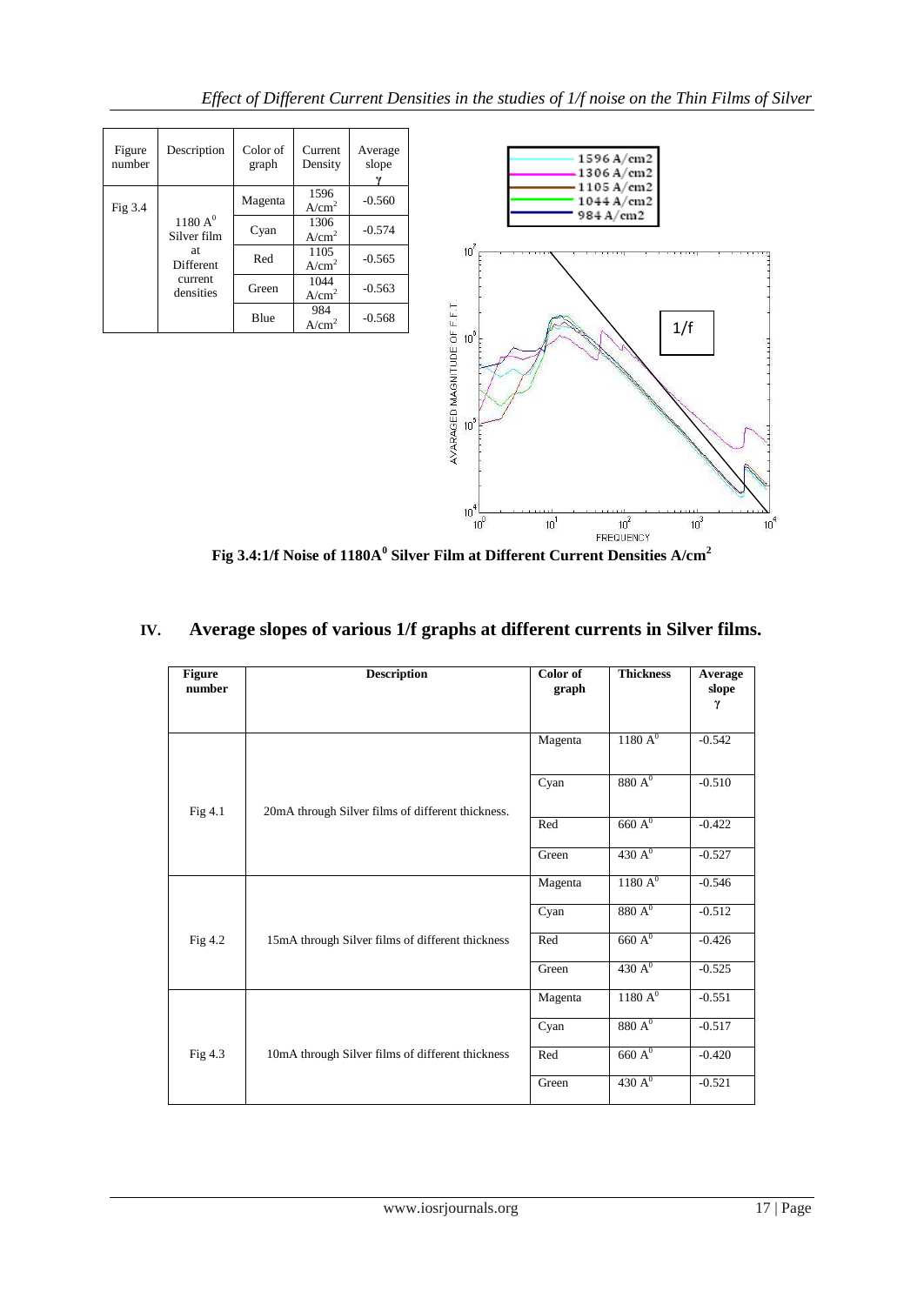



**Fig 4.2 1/f Noise of Silver films of different thickness when constant current of 15mA is passed through them**



**Fig 4.3 1/f Noise of Silver films of different thickness when constant current of 10mA is passed through them**



www.iosrjournals.org 18 | Page